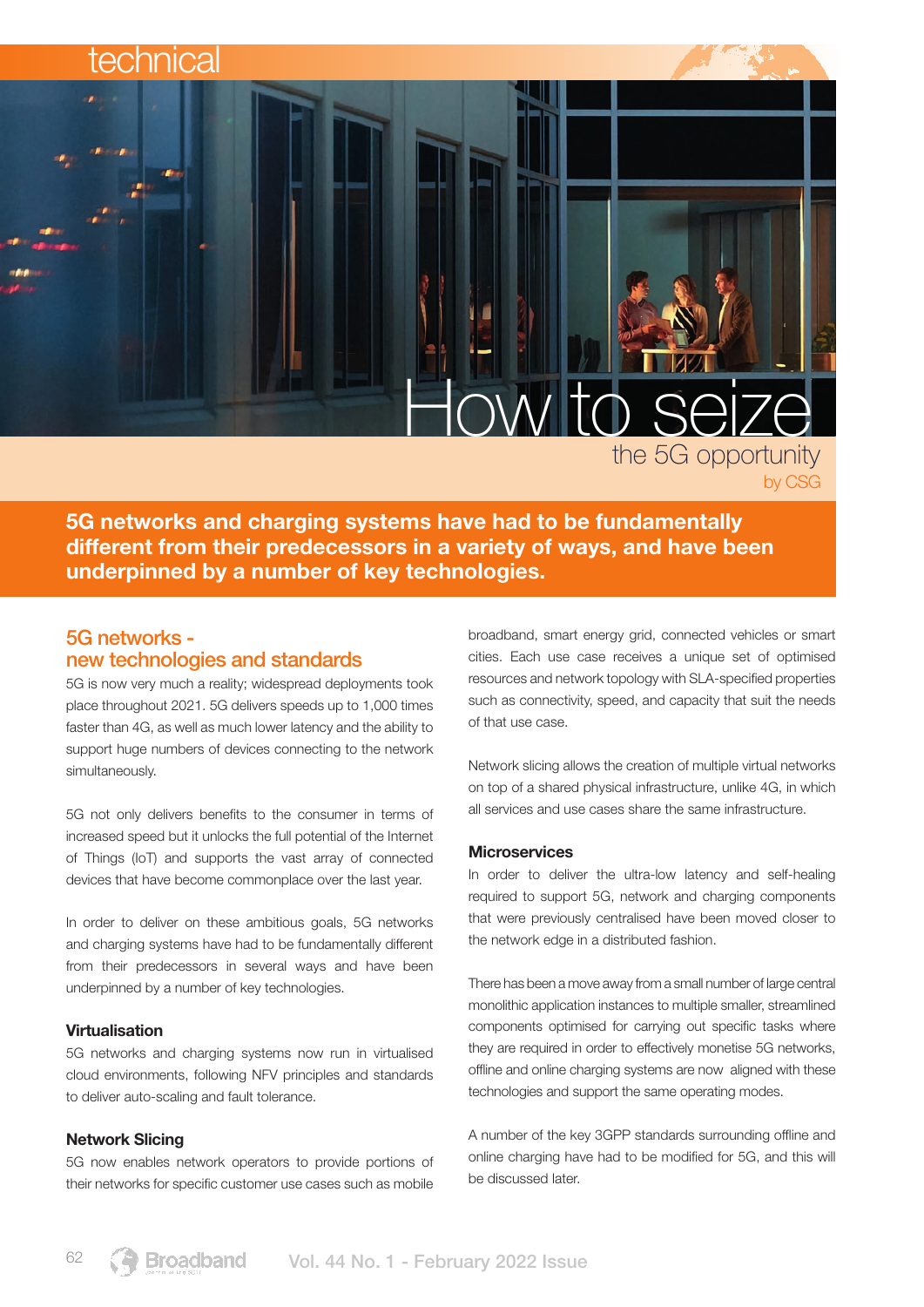



# Monetising 5G what are the top use cases?

5G is now a commercial reality and the most compelling cases for 5G are now clear.

### Fixed Wireless Access

The first widespread commercially deployed 5G use case was fixed wireless access (e.g., Verizon's 5G Home launch in 2019). This is where 5G was used to provide internet

connectivity to a home or enterprise using wireless connectivity instead of fixed/ cable infrastructure. 5G offers consumers and enterprises much faster and more reliable mobile broadband that provides a viable alternative to fixed/cable broadband services.

## Enhanced Mobile **Broadband**

While full 5G mobile deployments are still ongoing, 5G will eventually deliver significantly faster, more uniform data rates at much lower latency than its predecessors, and better performance whilst on the move. The increased performance makes it feasible to access and consume services such as 4K/8K video streaming and virtual/augmented reality on mobile devices.

5G also allows a far higher number of devices to simultaneously connect to the network, thereby alleviating bottlenecks often seen in 4G where data services become slow or even inaccessible in crowded locations.



Vol. 44 No. 1 - February 2022 Issue **63 Broadband** 63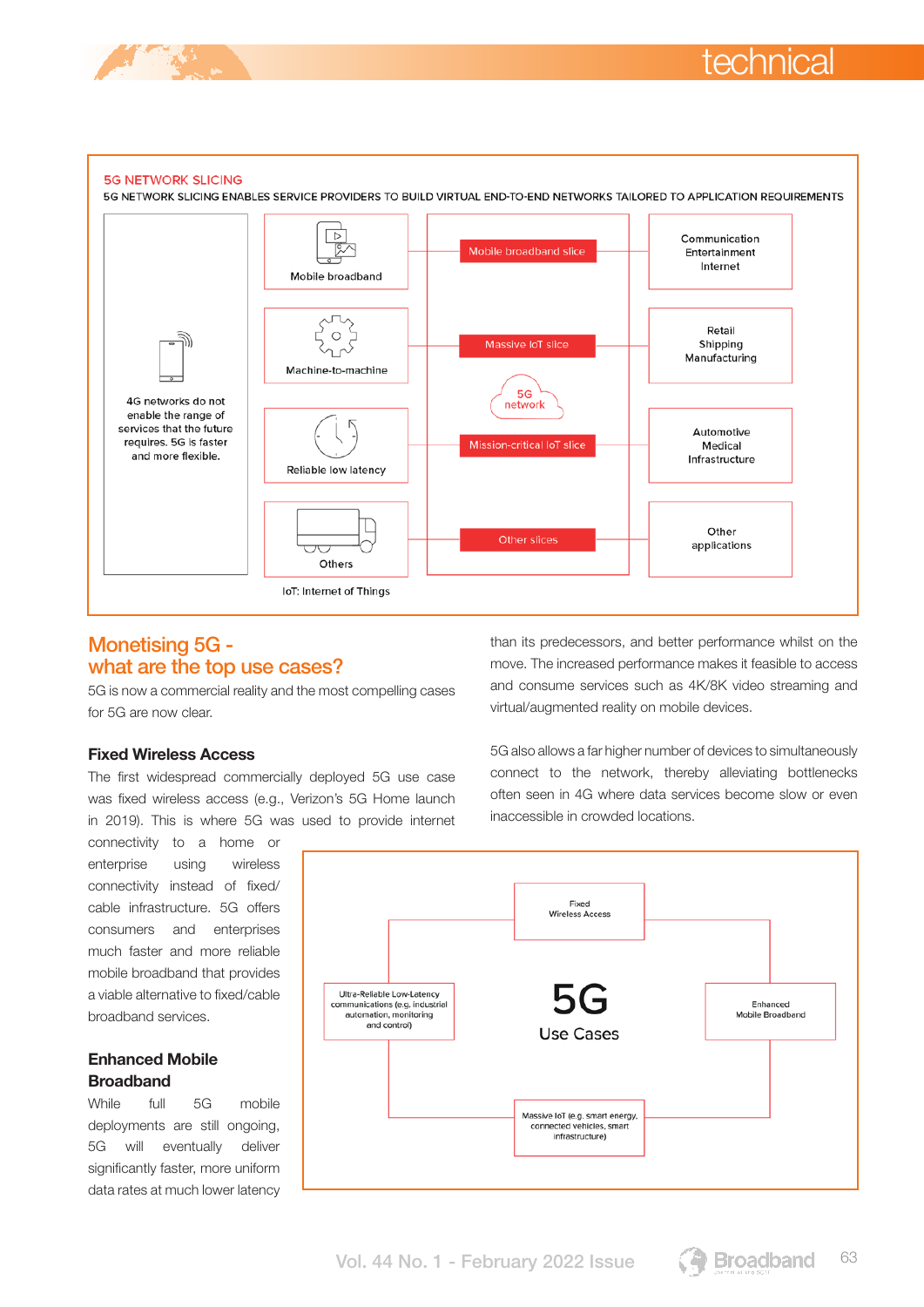# technical

#### Massive IoT

Sometimes referred to as Massive Machine-Type Communications, the vision of this use case is to enable seamless connectivity for the predicted 24 billion IoT devices that will be in service by 2025, per the GSMA. Massive IoT will support across a broad spectrum of applications including connected vehicles, smart energy and smart cities/ infrastructure to name but a few.

#### Ultra-Reliable Low-Latency Communications

As we have seen, this use case has enabled the launch of serivces that are revolutionising industries with ultra-reliable, low latency communications. Examples of where this type of communication is coming into use include remote monitoring and control of critical infrastructure (e.g., smart grid), selfdriving vehicles and industrial robotics, as well as commercial and military drone control.

## Impacts of 5G on charging requirements & infrastructure

The 3GPP standards for offline and online charging in 5G differ from previous iterations in a number of ways:

- The 4G Offline Charging System (OFCS) and Online Charging System (OCS) are consolidated into a single logical entity called the Convergent Charging System (CCS).
- $\blacksquare$  The offline CDR generation capabilities provided by the Charging Data Function (CDF) and online charging event management provided by the Online Charging Function (OCF) are consolidated into a single logical entity called the Charging Function (CHF).
- The 4G Diameter interfaces between the Charging Trigger Function (CTF) and the CHF are implemented using a new Service Based Interface for 5G, based on JSON/HTTP2.

Network Slicing in 5G provides options for charging to be located "in-slice" or "across-slice." The decision as to which option is used depends on the requirements of the operator and the specific use case.

For example, in cases where network slices are being used to segregate different virtual operators (MVNOs), it is possible to deploy the CHF/CCS in each slice to enable segregation of data and multi-tenancy.